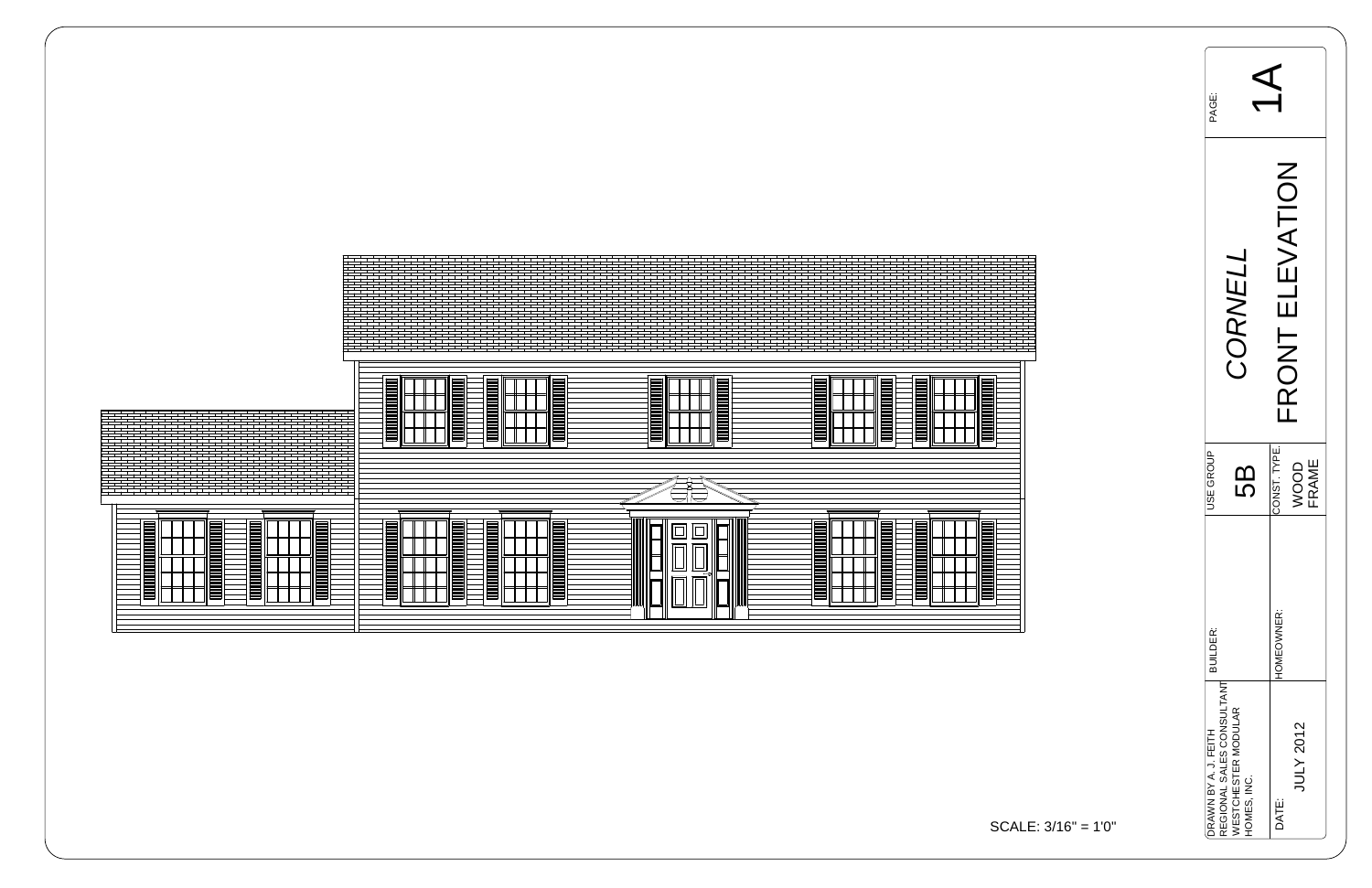| PAGE:                                   |                                                                               |                                  |
|-----------------------------------------|-------------------------------------------------------------------------------|----------------------------------|
|                                         | CORNEL.                                                                       | SIDE AND REAR<br>ELEVATIONS      |
| <b>JSE GROUP</b>                        | 5<br>5                                                                        | CONST. TYPE.<br>FRAME<br>NOOD    |
| <b>BUILDER:</b><br>DRAWN BY A. J. FEITH | REGIONAL SALES CONSULTANT<br><b><i>NESTCHESTER MODULAR</i></b><br>HOMES, INC. | HOMEOWNER:<br>JULY 2012<br>DATE: |





RIGHT





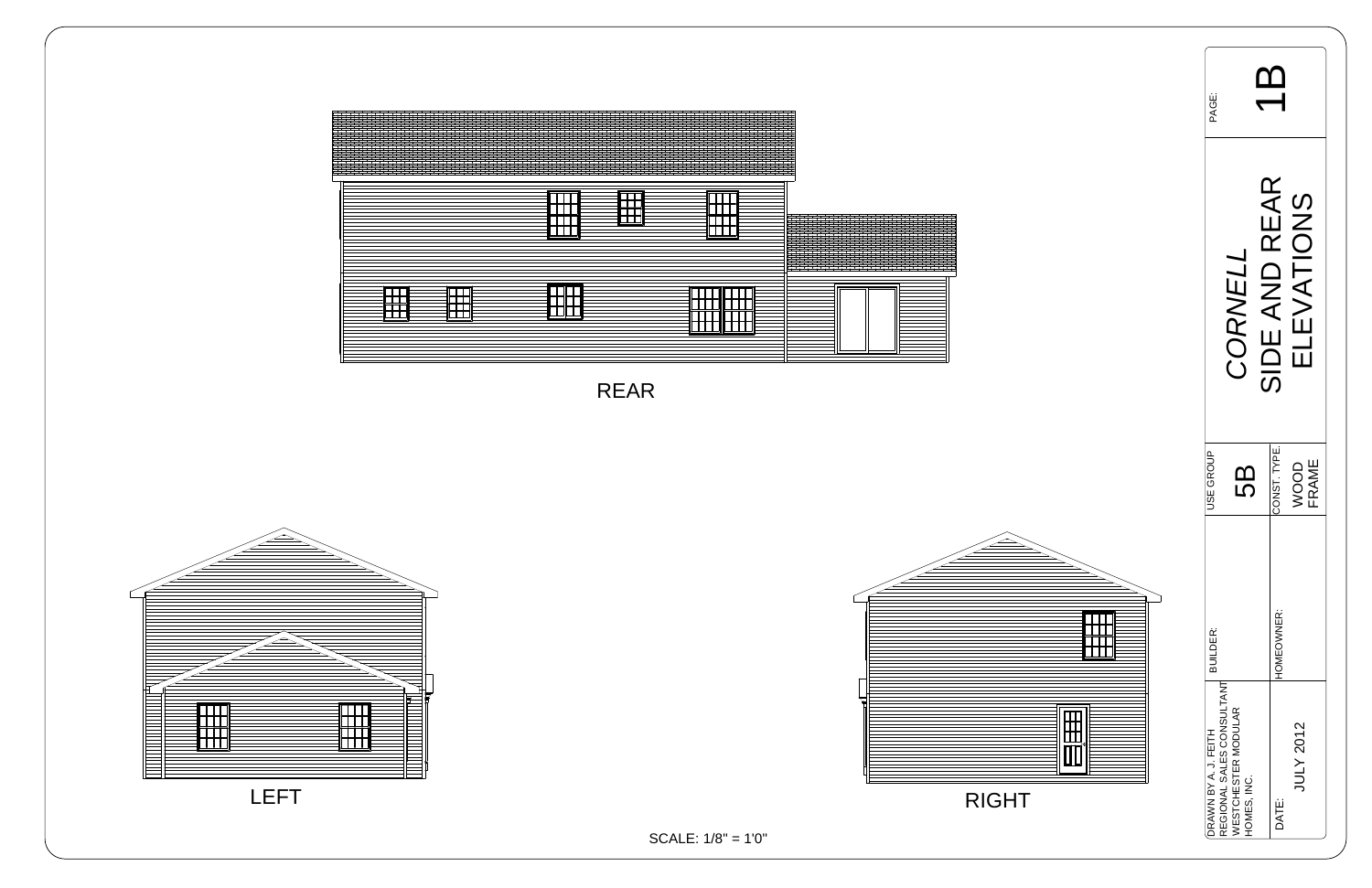